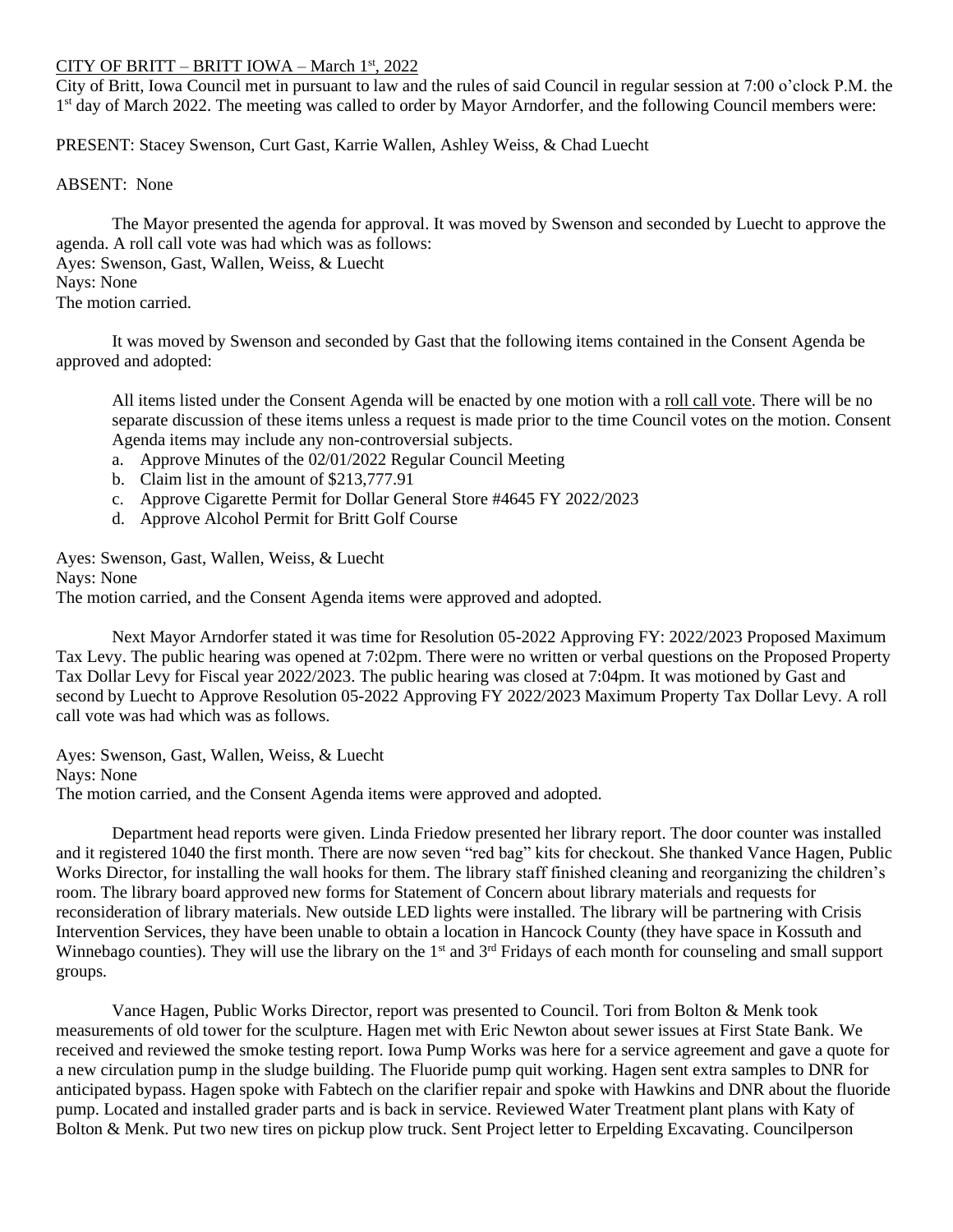Weiss toured the water treatment plant. Temporary stop signs were put up at  $8<sup>th</sup>$  Ave  $\&$  3<sup>rd</sup> Street SW. The streets were cleared of snow, meters were read, and locates were done.

Last month Hagen requested council to approve the purchase of a digester for \$27,694.80. Mayor Arndorfer did not want to approve anything until we could see what our financials looked like. Cindy Kendall and Ibarra looked at the budget and there are enough funds to cover the purchase. Hagen also had a quote from Iowa Pump Works for a circulation pump for \$11,899. It was motioned by Gast and second by Luecht to approve the purchase of the digester for \$27,694.80 and the purchase of the circulation pump for \$11,899. The motion carried unanimously.

Jon Swenson, Fire Chief, was present for his report. The Dept. had one call for service in February 2022, which was one gas leak. The Department trained on RESCUE 42 stabilization equipment video, changed filters in air-to-air exchanger, and replaced all filters in four air cleaners They also did a fit test to wear SCBA masks and the 23<sup>rd</sup> they conducted a business tour preplan. Swenson met with the rural board, Feb  $3<sup>rd</sup>$ , they agreed to budget half of the expenses. The 727-fire engine pumper repair parts, cost of \$17,118.63, are all in, except the rollup door that is expected to ship out on the 15<sup>th</sup> of March.

Mark Anderson, Chief of Police, presented his report. The PD had 169 calls for service since the last council meeting. Officer Reis is halfway done with the academy. SGT Cram and Officer Williams met with Councilman Gast to review the K9 program. Anderson put in for a new police vehicle in the budget request. Anderson stated that they have five employees and three vehicles. Once we get the new K9 only two of those vehicles can be used for the remaining four officers. Anderson states when one of the police vehicles is in the shop it makes it hard to share one vehicle to four officers.

Next, Officer Jordan Williams was present for his K-9 request. Williams informed the council that Matt Harris with Karma Police LLC would be training the new K-9 and Williams. Harris is a retired Blackhawk County Deputy and was a canine officer and a trainer. Currently he works full-time training canines with Dogs for Law Enforcement. The Course would be 3 weeks (120 hours). The Canine would receive training in Narcotic Drugs, Tracking and Article Recovery. Williams has requested a German Shepherd due to having experience with that breed. Chief Anderson will create a 3-year contract, which will be reviewed by the City Attorney and Williams will have to sign the contract. We currently have \$25,743.60 in the K-9 fund. The total estimate for the canine, training, insert cage, heal alarm, and electronic engineering vehicle install is \$16,629.95. It was motioned by Weiss and second by Swenson to approve the purchase of a new canine, training, insert vague, heat alarm, and electronic vehicle installation for \$16,629.95. The motion carried unanimously.

Mike Boomgarden, Zoning Administrator, was not present for his report, but it was given to council. Boomgarden has seven calls over questions on zoning.

City Clerk, Elizabeth Ibarra, presented her report. Sandy Rayhons and Kelly Hutcheson with ASAP Coalition met up with Mayor Arndorfer and Ibarra mid-November about passing a zoning ordinance for the selling and growing of marijuana. Rayhons and Hutcheson think that it would be smart to get ahead of the state incase marijuana gets legalized in Iowa. They would not want to see one go up right next to a school or daycare center. The council felt that Iowa is not close to legalizing marijuana and felt that Earl's time could currently be used on other urgent matters. The Council will keep an eye on what is happening at the state, and Rayhons and Hutcheson can reach out to Ibarra if something at the state changes.

Last Council meeting, Mayor Arndorfer wanted Ibarra to reach out to the school and county to see what they use for text message notification. The school said they will no longer be using that system this next coming year. It is good system, but too complex for what we were looking for. She reached out to the county, and they use a free program (RAVE). It can only be used for city business and not to promote events. We also had quotes from Nixle (\$2600 annually), TextMyGov (\$3000 annually), and Dial My Calls (\$3,034.69 annually). The council decided to try the free program, RAVE.

Ed Dewall, who does floor polishing, quoted the Municipal Room for \$650. Ibarra will reach out to get an additional quote for the Fire Station.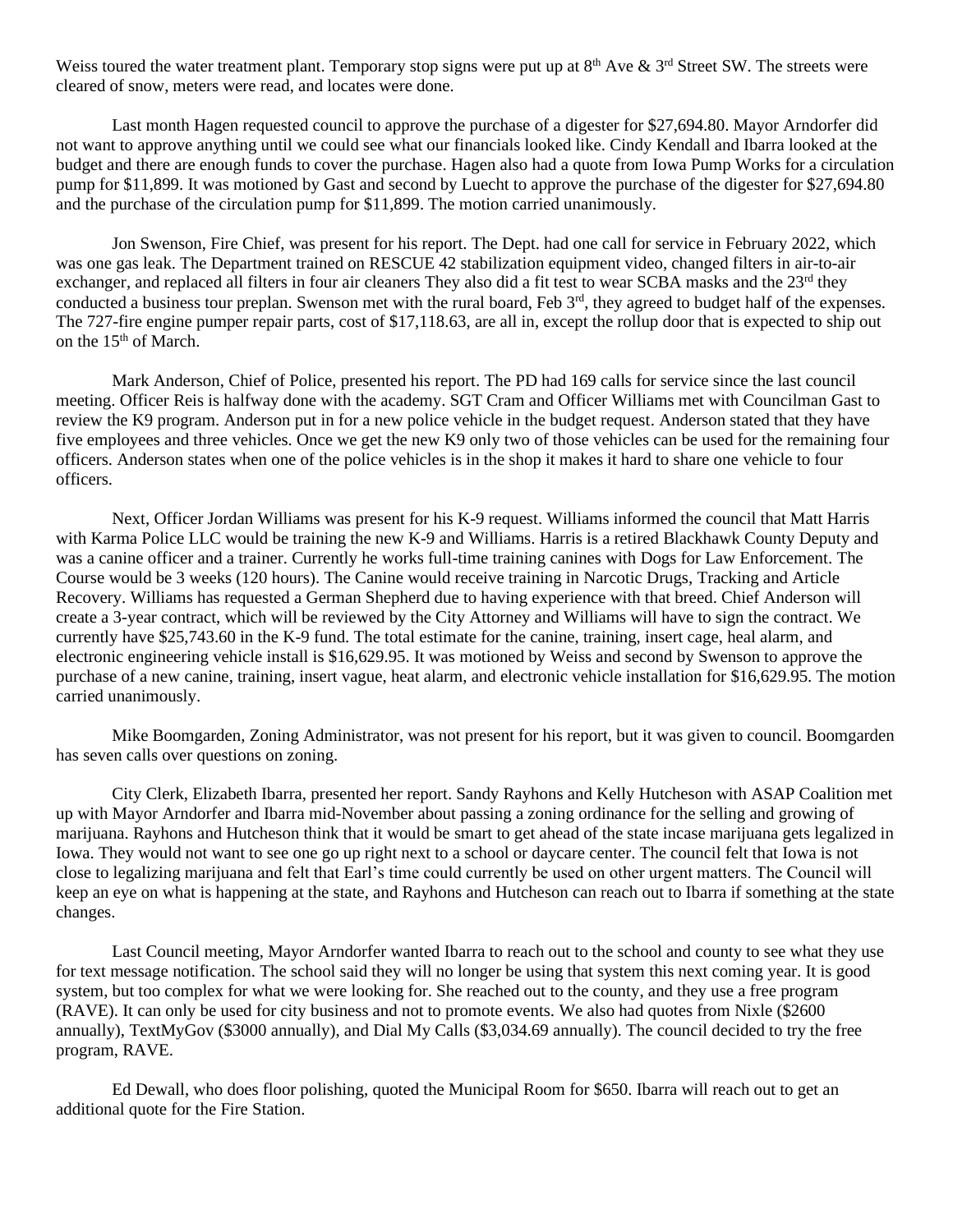Ibarra got with Michelle Bowden and decided on the dates for City Wide Cleanup which are April 30<sup>th</sup> for East and North and May 7<sup>th</sup> for the west side of town. Absolute quoted us \$5,335. It was motioned by Weiss and second by Swenson to approve The Curbside City-Wide cleanup dates for 2022. Motion carried unanimously.

Next is Resolution 06-2022, Petition for Hazardous Liquid Pipeline Permit. It was motioned by Luecht and second by Swenson to approve Resolution 06-2022. A roll call vote was had.

Ayes: Swenson, Gast, Wallen, Weiss, & Luecht Nays: None The motion carried, and the Consent Agenda items were approved and adopted.

Resolution 07-2022 Authorizing Transfer of Funds for FY 21-22: Kendall and Ibarra so they can continue with the budget. It was motioned by Luecht and second by Wallen to approve Resolution 07-2022: Authorizing Transfer of Funds for FY 21-22. A roll call vote was had.

Ayes: Swenson, Gast, Wallen, Weiss, & Luecht Nays: None The motion carried, and the Consent Agenda items were approved and adopted.

Resolution 08-2022 Insurance Policy was not ready. Two of our attorneys are currently working on this issue.

Ibarra needed an approval to make payment #9 to Maguire Iron in the amount of \$38,975. It has been approved by our engineers, Bolton & Menk. It was motioned by Luecht and second by Wallen to approve Payment #9 to Maguire Iron for \$38,975. Motion carried unanimously.

Tracey Bradley came and did a compliance review for the City of Britt. We have to become compliant to obtain grants from the State and Feds. To become compliant, we need to authorize a Title VI Coordinator and make sure all of our contract's state that they are Title VI complaint or follow the Civil Right Act. It was motioned by Weiss and second by Swenson to approve Clerk Ibarra be the Title VI Coordinator for the City of Britt. Motion carried unanimously.

We had one more Outside Budget Request come in. The Hancock County Learning Center requested \$7,500 for a new playground (half the cost). It was motioned by Luecht and second by Weiss to approve the budget request from The Hancock County Learning Center for \$7,500. Motion carried, Swenson being the only one who abstained from the vote.

Kendall had recommendations for Council to look at so we could move forward with FY 2022-2023 budget. It was motioned by Wallen and second by Swenson to approve Kendall's recommendations to Council. The motion carried unanimously.

Next, the public hearing for adopting our current budget was set for Tuesday, March 22<sup>nd</sup>, 2022, at 7pm. It was motioned by Swenson and second by Weiss to set the Public Hearing Notice for adopting our current budget for Tuesday, March 22<sup>nd</sup>, 2022. The Motion Carried unanimously.

Next, Mayor Arndorfer presented his report. Arndorfer touched on the meeting we had with Katie Sterk from Bolton & Menk. Plans for Britt Water Works were looked at and appropriate changes were made. There are plans available at city hall if anyone is wanting to see them.

Lastly, Mayor Arndorfer touched on three other budgets in the plan. We upped the budget for the key card system to \$31,000, city hall renovation remained the same at \$20,000, and the high school project was lowered to \$15,000. The high school project will be adding a patio, with a pergola, and seating at the Britt Library.

## Public Comment:

Ibarra mentioned that a couple reached out to see if we would allow use of the East parking spaces at city hall for a farmers' market. The council said the couple would have to put something together and present it to council.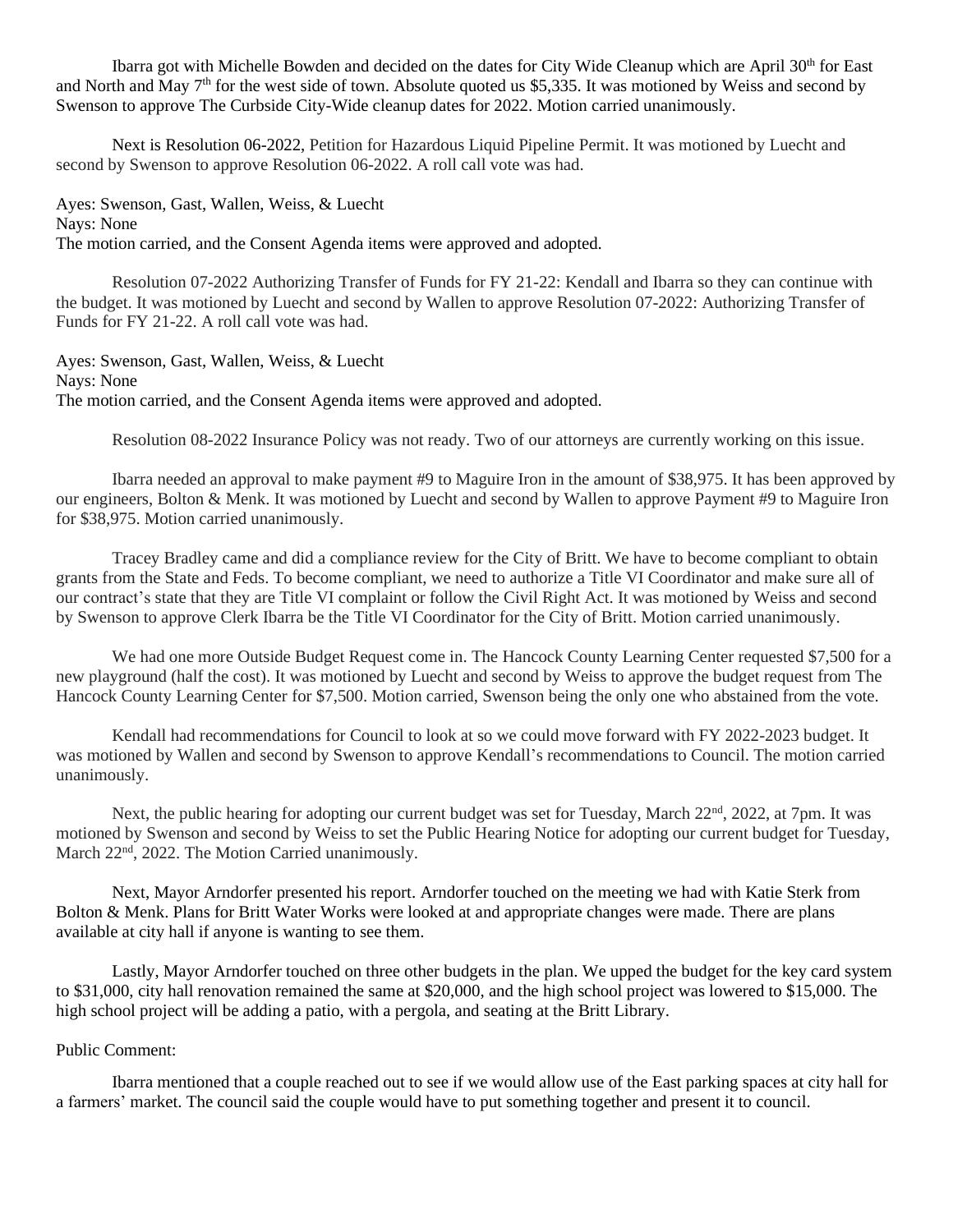Arndorfer mentioned that we were moving forward with purchasing a lot for the housing development discussed last year in closed session. Renee with Diemer Realty is overseeing the closing and has agreed to donate her time/services to the city.

With no further business it was moved by Luecht and seconded by Gast to adjourn the meeting. Motion carried by unanimous vote.

\_\_\_\_\_\_\_\_\_\_\_\_\_\_\_\_\_\_\_\_\_\_\_\_\_\_\_\_\_\_\_\_\_\_ \_\_\_\_\_\_\_\_\_\_\_\_\_\_\_\_\_\_\_\_\_\_\_\_\_\_\_\_\_\_\_\_\_\_\_\_\_\_

Elizabeth Ibarra, Acting City Clerk Ryan L. Arndorfer, Mayor

**CLAIMS REPORT**

| <b>VENDOR</b>                       | <b>REFERENCE</b>                | <b>AMOUNT</b>   |
|-------------------------------------|---------------------------------|-----------------|
| A P CLEANING SERVICES               | MUNICIPAL AND FIRE CLEANING     | \$<br>650.00    |
| ABSOLUTE WASTE REMOVAL              | TRASH AND RECYCLING             | \$<br>28,193.76 |
| <b>AGSOURCE</b>                     | <b>TESTING</b>                  | \$<br>1,286.00  |
| <b>ALEX SCHLEUGER</b>               | SIDEWALK REIMBURSEMENT          | \$<br>260.11    |
| <b>ALLIANT ENERGY</b>               | <b>ELECTRIC</b>                 | \$<br>11,980.33 |
| ALLIED ENS LLC                      | <b>DESKSTOP MONITORING</b>      | \$<br>943.15    |
| AMAZON                              | BOOKS/SUPPLY/ DEWEYS            | \$<br>628.91    |
| AMERICAN LIBRARY ASSOC              | LIBRARY-DUES                    | \$<br>228.00    |
| ARAMARK                             | CITY HALL-MOP/RUG               | \$<br>481.66    |
| <b>BADGER METER</b>                 | <b>MONTHLY SERVICE</b>          | \$<br>57.00     |
| <b>BASE</b>                         | <b>REIMB DEF COMP</b>           | \$<br>480.00    |
| <b>BEN MEHMEN</b>                   | PAID OUT OF POCKET GAS (NO SRV  | \$<br>55.33     |
| <b>BOLTON &amp; MENK</b>            | DESIGN AND BID PHASE 003        | \$<br>32,278.50 |
| <b>BRITT FOOD CENTER</b>            | <b>MISC SUPPLIES</b>            | \$<br>48.26     |
| <b>BROWN SUPPLY INC</b>             | PREMIUM CABLE MARKER KIT        | \$<br>545.00    |
| <b>CARD SERVICES</b>                | POLICE MISC                     | \$<br>3,130.56  |
| <b>CENGAGE LEARNING</b>             | LP BOOKS                        | \$<br>90.26     |
| <b>CHRISTOPHER REIS</b>             | GAS REIMBURSEMENT- PUMP OOO     | \$<br>129.78    |
| CKENDALL CONSULTING, LLC.           | SERVICES FROM OCT-DEC 2021      | \$<br>900.00    |
| <b>COLLECTION SERVICE CENTER</b>    | <b>GARNISHMENT</b>              | \$<br>302.64    |
| <b>COLOFF DIGITAL</b>               | <b>WEBSITE SUPPORT</b>          | \$<br>169.00    |
| DELTA DENTAL OF IOWA                | DNTL/VISN-PRETX                 | \$<br>680.96    |
| <b>DEMCO</b>                        | LIBRARY-SUPPLY                  | \$<br>209.92    |
| <b>DNR</b>                          | <b>CONSTRUCTION APPLICATION</b> | \$<br>7,950.00  |
| <b>EARLES DEMOLITION</b>            | WATER MAIN BREAK REPIAR         | \$<br>725.00    |
| EDUCATIONAL DEVELOPMENT CORP        | JF&JFNF                         | \$<br>330.18    |
| <b>EFTPS</b>                        | FED/FICA TAX                    | \$<br>10,617.43 |
| <b>GREAT AMERICA FINANCIAL SVCS</b> | <b>COPIER LEASE</b>             | \$<br>167.48    |
| <b>HANCOCK COUNTY SHERIFF</b>       | GARNISHMENT3                    | \$<br>149.04    |
| IA ASSOC MUNICIPAL UTILITIES        | WATER MEMBER DUES 22/23         | \$<br>776.00    |
| <b>INGRAM LIBRARY SERVICES</b>      | <b>BOOKS</b>                    | \$<br>195.73    |
| <b>IOWA PARK &amp; REC ASSN</b>     | CPO SCHOOL/AQUATICS WORKSHOP    | \$<br>1,010.00  |
| <b>IOWA PUMP WORKS</b>              | SERVICE AGREEMENT               | \$<br>1,328.00  |
| <b>IPERS</b>                        | <b>IPERS</b>                    | \$<br>6,693.87  |
| <b>KIOW</b>                         | <b>BRITT CAMPAIGN</b>           | \$<br>118.00    |
| LC PHOTOGRAPHY                      | <b>HEAD SHOT MEHMEN</b>         | \$<br>50.00     |